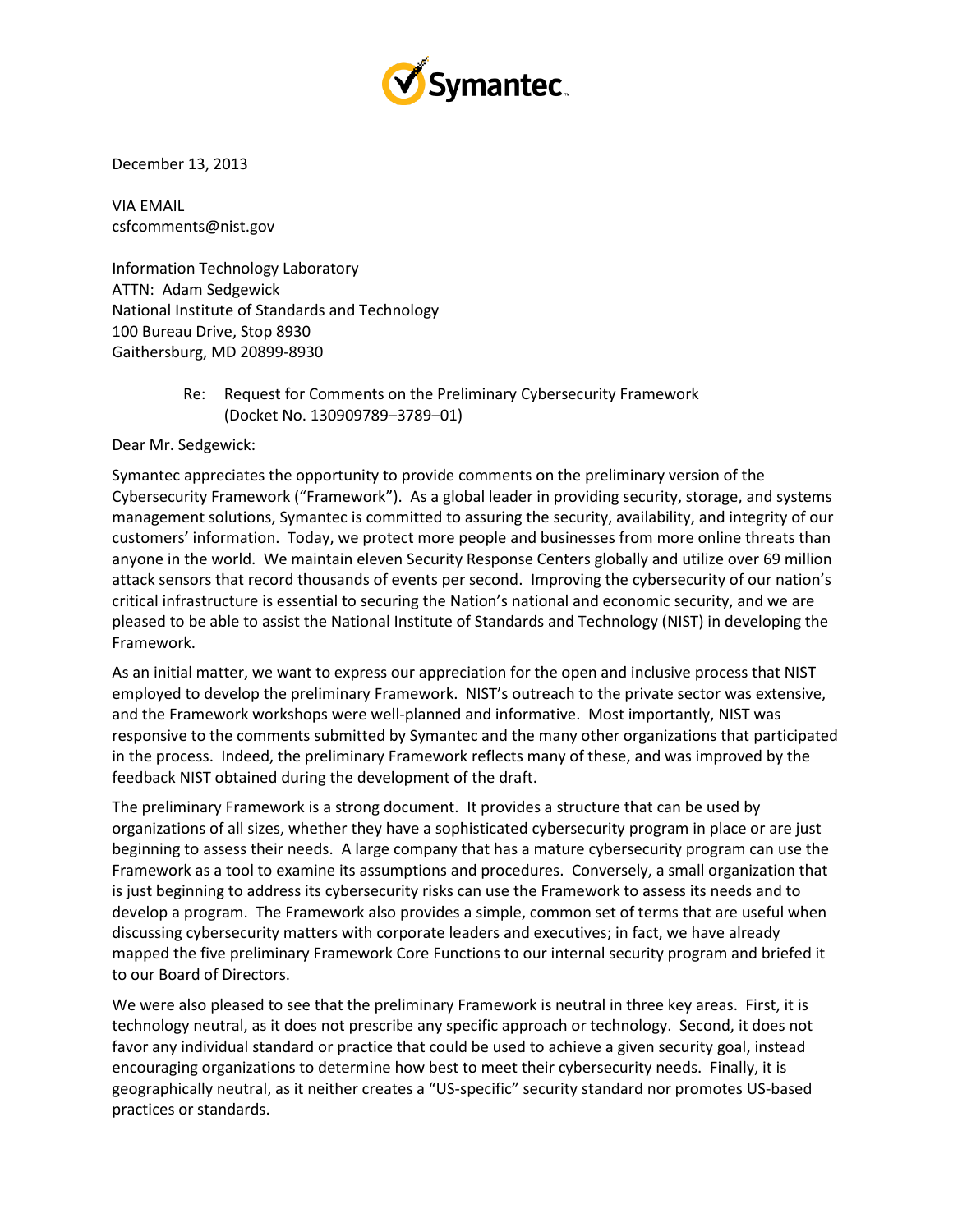This neutrality gives the preliminary Framework the flexibility it will need if it is to be widely adopted by US-based global companies and if it is to have continued utility in the future. The cyber threat landscape is continually evolving, and the Framework will not endure if it does not evolve along with it. As currently structured, the preliminary Framework encourages organizations to implement the type of flexible security model that can change as technology and threats shift.

## **Areas for Improvement**

There remain several areas where the preliminary Framework can be improved.We have provided specific edits and suggestions in the attached spreadsheet, and below offer additional suggestions for improving the preliminary Framework's utility and increasing the likelihood that an organization will adopt it.

- We recommend the addition of a concise and prominent list of the Framework's core principles early in the document. Currently these are spread throughout the document, and it would be useful to compile them so that there is a single statement of what the Framework is – and more importantly – *is not*. Some of these principles could include:
	- $\circ$  "The Framework Core is not a checklist of activities to perform"<sup>1</sup>;
	- o "The Informative References presented in the Framework Core are not exhaustive but are example sets, and organizations are free to implement other standards"<sup>2</sup>; and
	- $\circ$  "The Framework is designed to complement existing business and cybersecurity operations."<sup>3</sup>

Further, NIST representatives stated at the workshops that few organizations will need to strive for "Tier 4: Adaptive" in many of the core functions, and in fact few if any will need to be Tier 4 in all of the functions. NIST acknowledged that reaching and maintaining Tier 4 would be costly (particularly for small and medium businesses) and will often make no sense given a company's risk profile. The preliminary Framework itself does not reflect this, however. The core principles should include a statement that in most use cases lower tiers are not only acceptable, but are in fact appropriate. It is important that the Framework not be misinterpreted as a call for all organizations to seek the highest level of security, irrespective of need or cost.

- We believe there should be a communications aspect to the "DETECT" function. Many times organizations detect incidents because of communications received from partners or third party sources. As such, there need to be reliable processes in place to ingest and evaluate shared information to improve detection. Moreover, mature organizations should actively seek sources of new threat and vulnerability information.
- It is implicit throughout the preliminary Framework that good cybersecurity requires continuous assessment and improvement, and that the plan that an organization makes when it begins the Framework process will need to be reviewed and often updated during implementation. Nevertheless, it would be beneficial for NIST to state this clearly and concisely.
- The preliminary Framework rightly recognizes that many organizations that consider adopting it will have in place existing cybersecurity programs and risk management processes. However,

 $\overline{\phantom{a}}$ 

<sup>&</sup>lt;sup>1</sup> See Preliminary Framework, p.4.<http://www.nist.gov/itl/upload/preliminary-cybersecurity-framework.pdf>

<sup>2</sup> *See id.* at 6.

<sup>3</sup> *See id.* at 11.